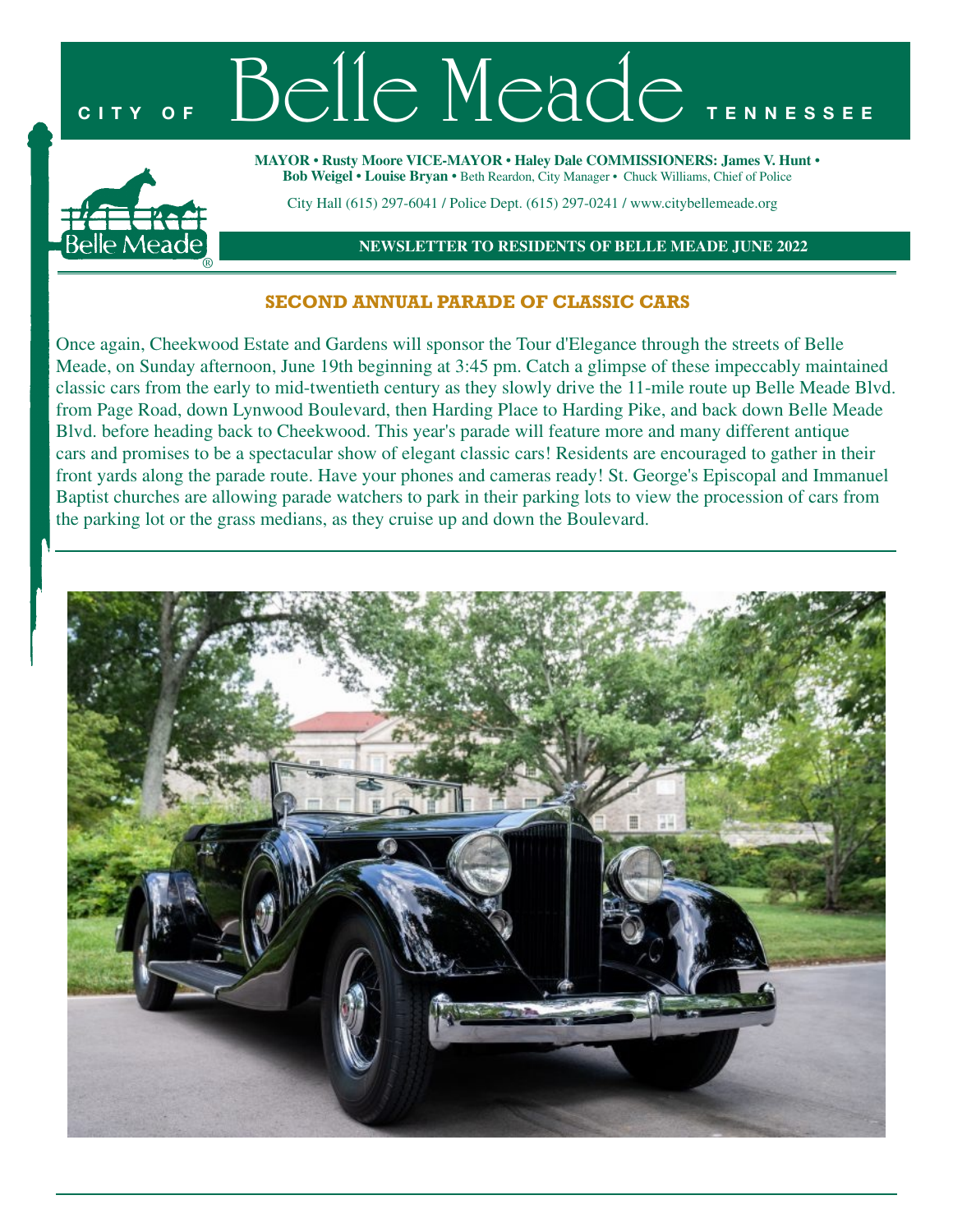

### **FROM THE POLICE DEPARTMENT – CHIEF CHUCK WILLIAMS**

**Solicitors** - The warmer weather has brought solicitors out to Belle Meade and the Police Department has received several

calls from residents over the past couple of weeks. **The City requires ALL solicitors, whether they are selling goods or services, or collecting money for charity, to get a permit from the City.** If a solicitor comes to your residence, you do not have to answer the door, but if you choose to speak with them, you have the right to ask to see their permit from the City. If they do not have one, please call dispatch, 615-297-0241 and we will ensure that the solicitors go through the proper channels to secure the necessary permits, or be banned from the City until a permit is obtained.

A resident can also post "No Soliciting" signs on their property, which a solicitor must honor, whether they have a permit or not.

The City of Belle Meade is also examining a Do Not Solicit Registry. The Do Not Solicit Registry will work similarly to a "Do Not Call" list and prohibit solicitation



at addresses where residents have notified the City that soliciting is not permitted on their premises. All solicitors will receive a list of the registry when they apply for a Solicitor's Permit from the City, along with a copy of the Municipal Code regarding solicitation. Once this function is live, we will notify the residents and have it posted on the City's website at [www.citybellemeade.org.](www.citybellemeade.org)

**House Check Service** - When you plan to travel, always consider utilizing the House Check service that we provide while you are out of town. Details on how to sign up online can be found on the City website at <https://citybellemeade.org/police-department/>

### **STORMWATER FEES TO INCREASE THIS YEAR**

Ordinance 2022-2 was deferred on second and final reading at the May Board of Commissioners meeting and will be taken up again at the June meeting. The annual stormwater fee has not been adjusted since its inception eleven years ago. The fees collected currently from residential and commercial properties bring in \$101,800 in revenue annually. This is intended to fund the street sweeping contract, the creek debris removal contract, maintenance of infrastructure in the right-of-way, emergency repairs and state MS4 compliance (ordinance revisions, reporting and applying for new state permits every 5 years, required stream monitoring, and mapping of input and outfalls). If there are any funds left in the budget, the City may do a small capital improvement project. For almost all of the eleven years, the City has had a budget deficit in this line item. Stormwater issues continue to increase, the City is subsidizing more and more stormwater-related projects out of its general fund. Below is a table showing the new annual fee based on the proposed new ERU monthly rate.

| <b>Total Lot Area</b><br>(sq. ft.) | <b>Factor x ERU</b><br><b>Monthly Rate</b> | <b>Monthly</b><br>Fee | <b>Annual Fee</b> |
|------------------------------------|--------------------------------------------|-----------------------|-------------------|
| $0 - 40,000$                       | 0.5 X \$22.41                              | \$11.20               | \$134.41          |
| 40,000-70,000                      | 1.0 X \$22.41                              | \$22.41               | \$268.92          |
| > 70.000                           | 2.0 X \$22.41                              | \$44.82               | \$537.84          |

**PROPOSED RESIDENTIAL STORMWATER FEES@ \$22.41 PER LOT AREA FACTOR**

An ERU or "Equivalent Residential Unit" is used to compare the stormwater runoff generated by different size properties with different amounts of impervious surfaces. Based on the city engineer's analysis of lot sizes, residential properties were divided into three categories according to square footage. The ERU was determined to be 12,200 square feet of impervious area.

In addition to the fee increase, the City will start invoicing individual condominium owners an annual stormwater fee, based on the lowest lot area shown in the table. This practice is common in many other municipalities.

Click [HERE](https://citybellemeade.org/wp-content/uploads/2022/06/Ordinance-2022-02-As-Amended.pdf) to view the draft Ordinance 2022-2. For questions about the stormwater fee, or any other stormwater issue, please call City Hall, 615-297-6041.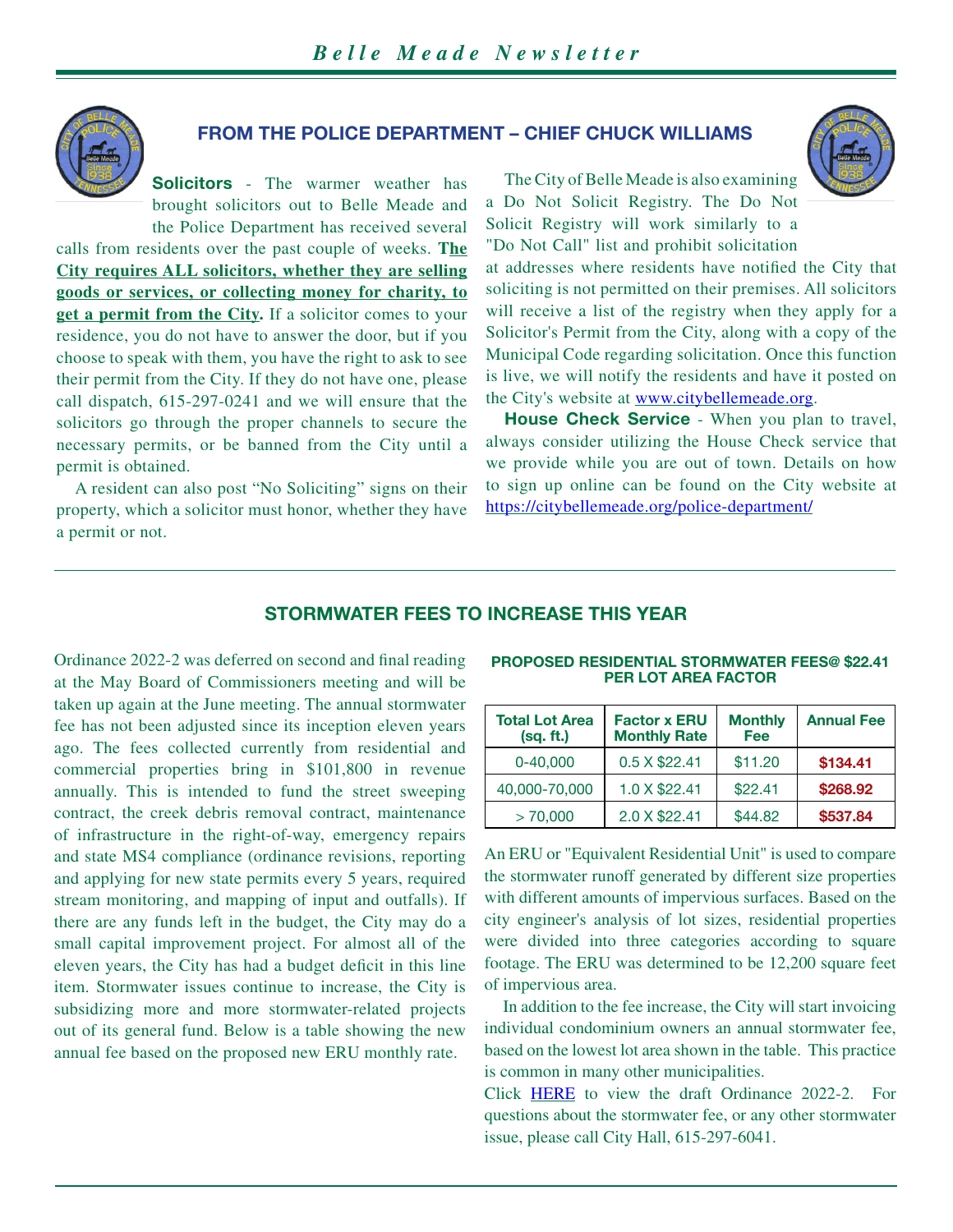### **RESIDENTIAL TRASH & RECYCLE COLLECTION CONTRACT AWARDED TO FRANKLIN DISPOSAL**



The City Commissioners awarded the new contract for household trash & recycle collection to the lowest bidder, Franklin Disposal, who is the City's current contractor. Owner Ray Burghard and his crew do an outstanding job each week servicing the 1,100-plus homes in Belle Meade, and they are thrilled to be able to continue working in the City.

PLEASE NOTE: the new contract, effective July 1st, allows for each residence to have up to six (6) 32-gallon containers OR two (2) 96-gallon wheeled toters OR a combination of the two types of containers that do not exceed a total of 192 gallons.

Contact City Hall if you have any questions about the trash & recycle collection service.

**COMMISSIONER CANDIDATE INFORMATION** - 2022 is an election year for Commissioners. If you are interested in running for commissioner and are not sure what the duties of this position are or how the City government operates, please feel free to contact

City Manager Beth Reardon, 615-297-6041 or [breardon@citybellemeade.org](mailto:breardon%40citybellemeade.org?subject=). June 20th is the first day to pick up a petition from the Davidson County Election Commission, and the qualifying deadline is Noon on August 18th.



# **RECAP OF BOARD OF COMMISSIONERS' MEETINGS**

**The Commissioners took action on the following items at the meeting on May 18, 2022:**

- Approved the extension of the Creek Debris Removal Contract for one year, July 1 – June 30, 2023
- Building Code Appeals
- Approved the following invoices over \$5,000: o Wascon Inc. \$13,498.64
- Amending Section 12-302 (5) of the Belle Meade Municipal Code to Increase the Stormwater User Fee

from \$7.47 per Equivalent Residential Unit (ERU) to \$22.41 per ERU

- Approved the appointment of Jim Hunt to the Board of Passed on first reading, Ordinance 2022-3, Budget Appropriations for Fiscal Year 2022-2023
	- Passed on first reading, Ordinance 2022-4, Fix Tax Rate for Fiscal Year 2022-2023
- Deferred on second reading, Ordinance 2022-2, Approved Resolution 2022-06, Amending User Charges for Users of Wastewater Collection System of the City of Belle Meade

### *CERES SOCIETY DONATIONS – MAY 2022*

# **OAK SOCIETY-\$1,000 or more**

*Mr. & Mrs. John Howard Mr. & Mrs. Jeffrey Weller*

#### **MAGNOLIA SOCIETY-\$500-\$999**

*Mr. & Mrs. Thomas Fouce Mr. & Mrs. Samuel Hazen Mr. & Mrs. Robert Hull Mr. & Mrs. David Mastran Mr. & Mrs. Raymond Pirtle, Jr. Dr. & Mrs. Paul Sternberg*

*Mr. & Mrs. Clay Whitson Mr. Christian Wilkison*

#### **TULIP SOCIETY-\$250-\$499**

*Mr. & Mrs. John Abbott Mr. & Mrs. Chris Dawson Mr. & Mrs. Gavin Duke Mrs. Martha Goldner Mr. & Mrs. Bzur Haun Mr. & Mrs. Charles Kirby Ms. Priscilla McKeehan*

*Mr. & Mrs. Richard McKinney Mr. & Mrs. John Rochford Ms. Rachel Gardner Smith Mr. & Mrs. Stephen Taylor Mr. & Mrs. Joseph Tomichek*

**CERES SOCIETY – UNDER \$250** *Mr. & Mrs. Eric Darken Mr. & Mrs. Henry Topping*